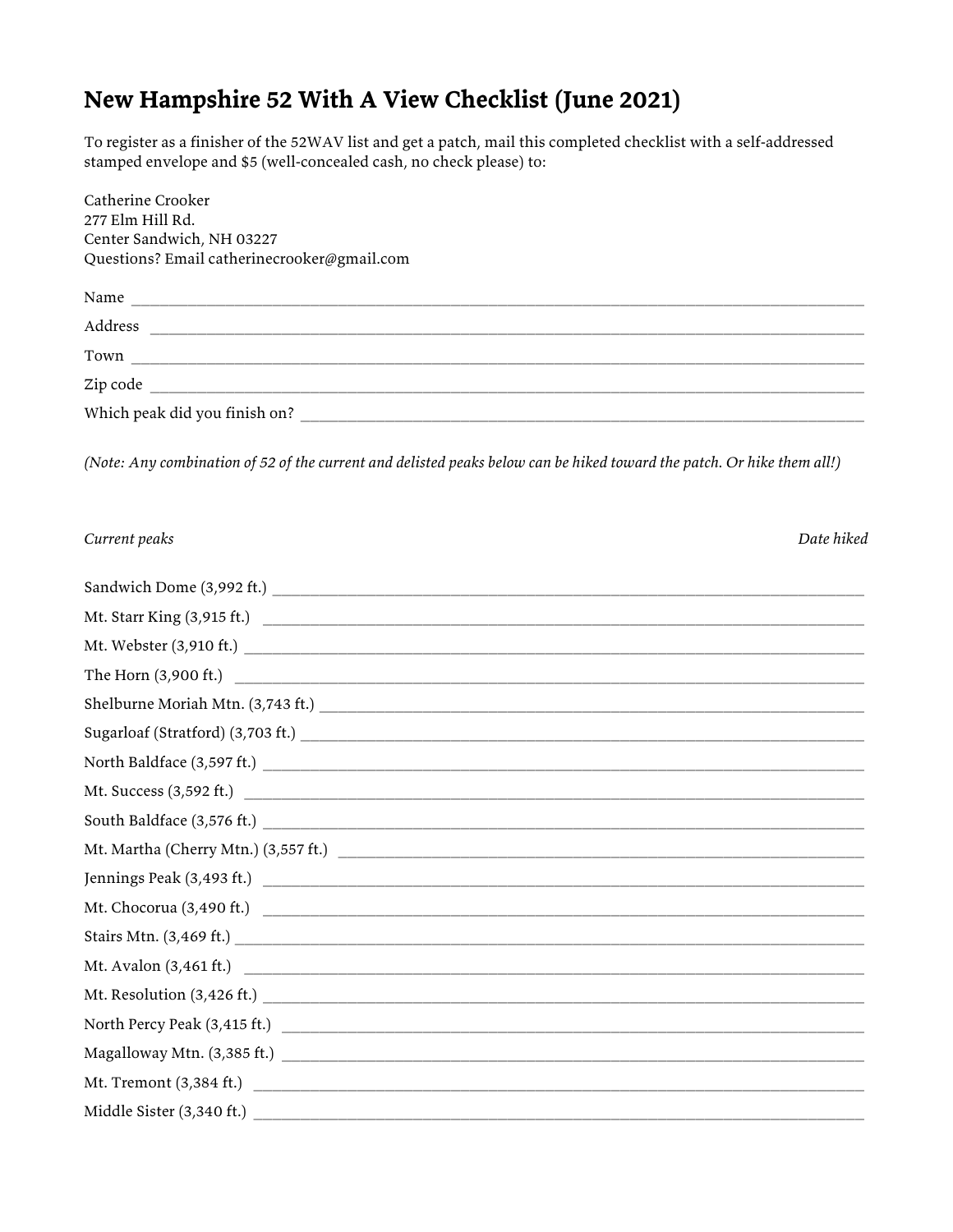| Mt. Monadnock (3,170 ft.)                         |
|---------------------------------------------------|
|                                                   |
| Mt. Cardigan (3,149 ft.)                          |
|                                                   |
|                                                   |
|                                                   |
|                                                   |
|                                                   |
|                                                   |
|                                                   |
| Eastman Mtn. $(2,938 \text{ ft.})$                |
|                                                   |
|                                                   |
|                                                   |
|                                                   |
|                                                   |
|                                                   |
|                                                   |
|                                                   |
|                                                   |
|                                                   |
|                                                   |
|                                                   |
| Mt. Hayes $(2,573 \text{ ft.})$                   |
|                                                   |
|                                                   |
| $\mbox{Midde Sugarloaf (2,538 ft.)} \label{eq:1}$ |
| Pine Mtn. (Gorham) $(2,404 \text{ ft.})$          |
|                                                   |
|                                                   |

\* Two separate peaks done as a loop which count as one hike for the list